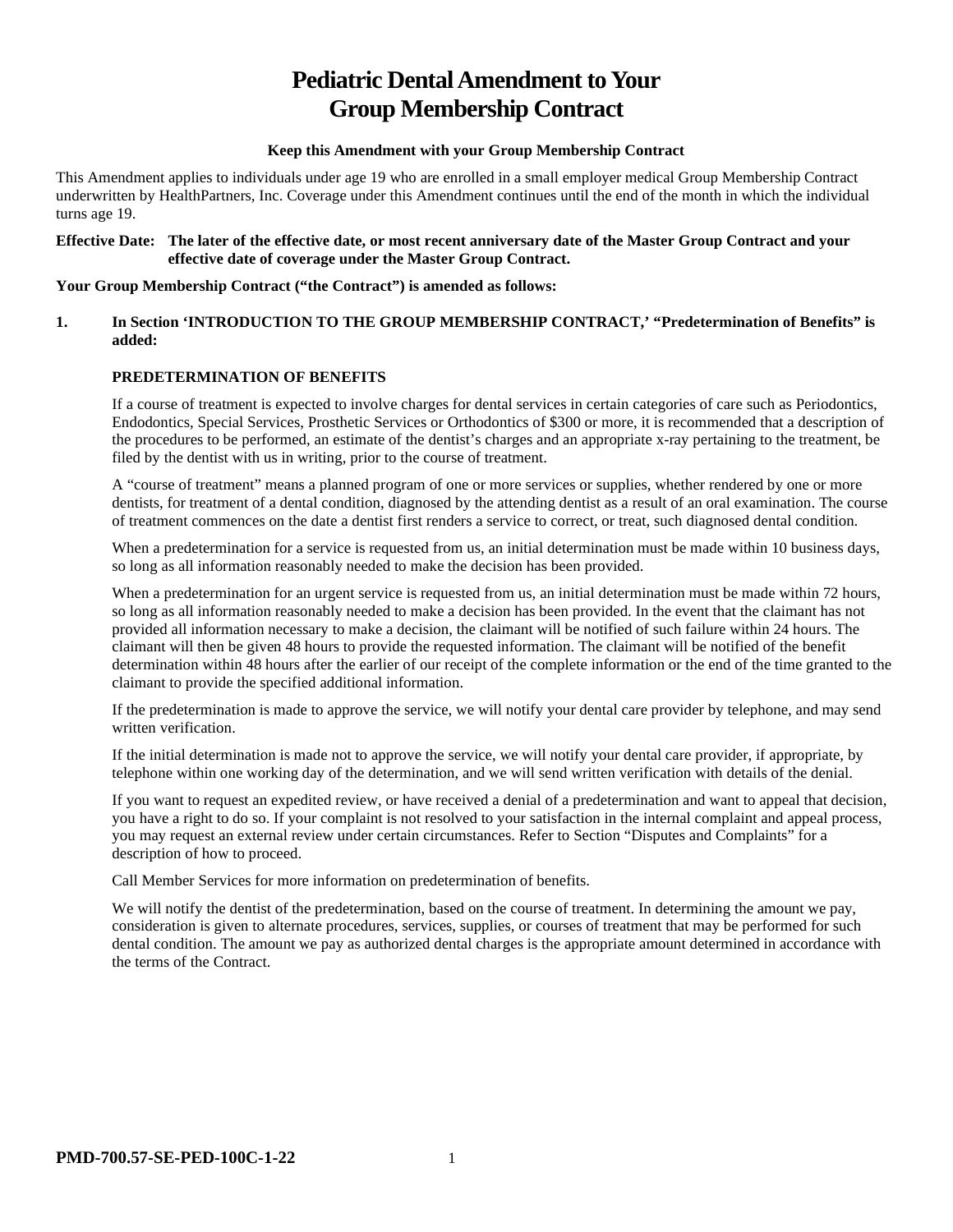If a description of the procedures to be performed, and an estimate of the dentist's charges are not submitted in advance, we reserve the right to make a determination of benefits payable, taking into account alternate procedures, services, supplies or courses of treatment, based on accepted standards of dental practice.

Predetermination for services to be performed is limited to services performed within 90 days from the date such course of treatment was approved by us. Additional services required after 90 days may be submitted in writing, as a new course of treatment, and approved on the same basis as the prior plan.

#### **2. In Section 'DEFINITIONS OF TERMS USED,' the following definitions are added:**

**Clinically Accepted Dental Services.** These are techniques or services, accepted for general use, based on risk/benefit implications (evidence based). Some clinically accepted techniques are approved only for limited use, under specific circumstances.

**Consultations**. These are diagnostic services provided by a dentist or dental specialist other than the practitioner who is providing treatment.

**Cosmetic Care.** These are dental services to improve appearance, without treatment of a related illness or injury.

**Customary Restorative Materials.** These are amalgam (silver fillings), glass ionomer and intraorally cured acrylic resin and resin-based composite materials (white fillings).

**Date of Service.** This is generally the date the dental service is performed. For prosthetic, or other special restorative procedures, the date of service is the date impressions were made for final working models. For endodontic procedures, date of service is the date on which the root canal was first entered for the purpose of canal preparation.

**Dentist.** This is a professionally degreed doctor of dental surgery or dental medicine who lawfully performs a dental service in strict accordance with governmental licensing privileges and limitations.

**Elective Procedures.** These are procedures which are available to patients but which are not dentally necessary.

**Emergency Dental Care.** These are services for an acute dental condition that would lead a prudent layperson to reasonably expect that the absence of immediate care would result in serious impairment to the dentition or would place the person's oral health in serious jeopardy.

**Endodontics.** This is the treatment of diseases of the dental pulp. Endodontics includes root canal therapy, pulp capping procedures, apexification and periapical procedures associated with root canal treatment.

**Medically Necessary Orthodontic Services.** These are comprehensive medically necessary services covered for pediatric dental members who have a severe handicapping malocclusion related to a medical condition resulting from congenital, craniofacial or dentofacial malformations involving the teeth and requiring reconstructive surgical correction in addition to orthodontic services.

**Oral Surgery.** This is routine surgery involving teeth or alveolar bone, including extraction and alveolectomy. Oral surgery may include other oral treatment and surgery, if a dentist considers it dentally necessary. Oral surgery does not include orthodontia, orthognathic surgery, and placement of dental implants or surgical care that is necessary because of a medical condition.

**Orthodontics.** This is medically necessary dental care for the correction of severe handicapping malocclusion of teeth using appliances and techniques that alter the position of teeth in the jaws.

**Orthognathic Surgery.** This is oral surgery to alter the position of the jaw bones.

**Periodontics.** This is non-surgical and surgical treatment of diseases of the gingiva (gums) and bone supporting the teeth.

**Prosthetic Services.** These are services to replace missing teeth; including the prescribing, repair, construction, replacement and fitting of fixed bridges and full or partial removable dentures.

#### **3. The following are added to Section "SERVICES NOT COVERED," and apply only to Pediatric Dental benefits:**

- Treatment, procedures or services which are not dentally necessary and/or which are primarily educational in nature or for the vocation, comfort, convenience, appearance or recreation of the member.
- The treatment of conditions which foreseeable result from excluded services.

#### **PMD-700.57-SE-PED-100C-1-22** 2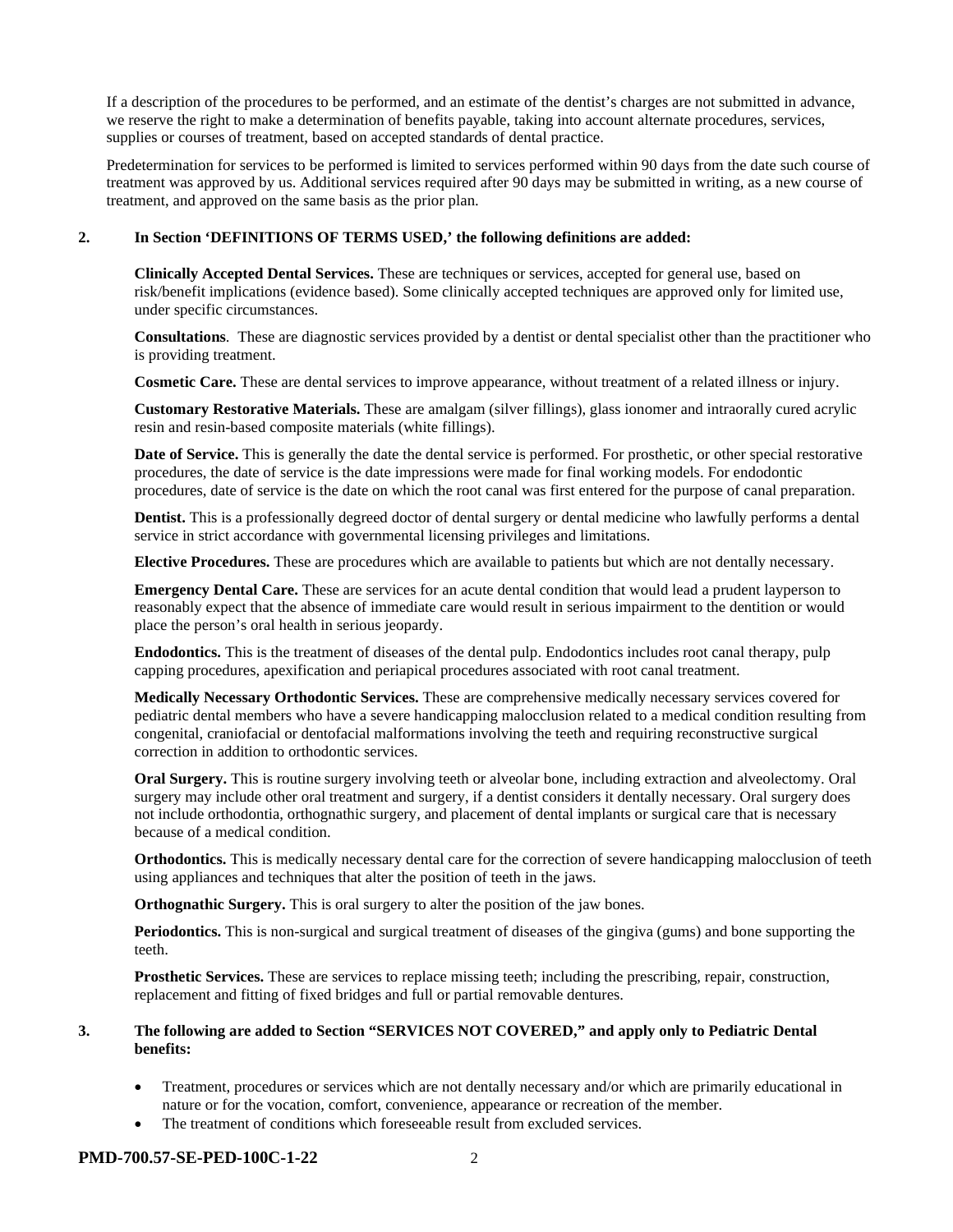- For Network Benefits, treatment, procedures or services which are not provided by a network dentist or other authorized provider or are not authorized by us.
- Dental services or supplies primarily intended to alter the shape, appearance and function of the teeth for cosmetic purposes, or for the purpose of improving the appearance of your teeth. This includes tooth whitening, tooth bonding and veneers that cover the teeth, and any services intended to replace existing restorations done historically for cosmetic reasons, even if due to material failure (wear/chipping/fracture) or the presence of decay at the restorative margin. This exclusion does not apply to services for reconstructive surgery. However, to the extent that these reconstructive surgery services are paid as medical services under the Contract, they are not covered as Pediatric Dental services.
- Hospitalization or other facility charges.
- Local anesthesia or use of electronic analgesia billed as a separate procedure is not covered. Inhaled nitrous oxide is not covered. General anesthesia and intravenous sedation are not covered except as indicated in this Amendment.
- Orthodontic services, except as provided in this Amendment.
- Orthognathic surgery (surgery to reposition the jaws).
- Services which are elective, investigative, experimental or not otherwise clinically accepted.
- Procedures, appliances or restorations that are necessary to alter, restore or maintain occlusion, including but not limited to: increasing vertical dimension, replacing or stabilizing tooth structure lost by attrition (including chipping or fractures of tooth structure or restorations), or erosion, abfraction, abrasion, or realigning teeth, except as covered orthodontic services provided in this Amendment. Mandibular orthopedic appliances and bite planes are also not covered.
- Procedures, appliances (other than occlusal guards, as indicated in this Amendment) or restorations for the prevention of bruxism (grinding of teeth) or clenching.
- Services for the following items:
	- o replacement of any missing, lost or stolen dental or implant-supported prosthesis.
	- o replacement or repair of orthodontic appliances.
	- o replacement of orthodontic appliances due to non-compliance.
- Services related to a prosthetic or special restorative appliance which was installed or delivered more than 60 days after termination of coverage.
- Diagnostic testing that is performed and billed as a separate procedure such as collection of microorganisms for culture, viral cultures, genetic testing for susceptibility or oral disease and caries susceptibility tests. This includes all oral pathology and laboratory testing charges.
- For non-network coverage, dental services related to the replacement of any teeth missing prior to the member's effective date under this Amendment.
- Dental services, supplies and devices not expressly covered as a benefit under this Amendment.
- Prescription drugs and medications prescribed by a dentist. This includes gingival irrigation.
- Services provided to the member which the member is not required to pay.
- The portion of a billed charge for an otherwise covered service by a non-network provider, which is in excess of our maximum amount allowed. We also do not cover charges or a portion of a charge which is either a duplicate charge for a service or charges for a duplicate service.
- Services for injury or illness either (a) arising out of an injury in the course of employment and subject to workers' compensation or similar law; or (b) for which benefits are payable without regard to fault, under coverage statutorily required to be contained in any motor vehicle or other liability insurance policy or equivalent self-insurance; or (c) for which benefits are payable under another policy of accident and health insurance, Medicare or any other governmental program.
- Except where expressly addressed in this Amendment, when multiple, acceptable treatment options exist related to a specific dental problem, we will provide benefits based upon the least costly alternative treatment. This includes inlay restorations paid as corresponding amalgam restorations.
- Services covered under the patient's medical plan, except to the extent not covered under the patient's medical plan.
- Additional charges for office visits that occur after regularly scheduled hours, missed appointments or appointments cancelled on short notice.
- Onlays, veneers or partial crowns fabricated from extraorally cured composite resin or porcelain.
- Periodontal splinting.
- Athletic mouthguards.
- Charges for infection control, sterilization and waste disposal.

#### **PMD-700.57-SE-PED-100C-1-22** 3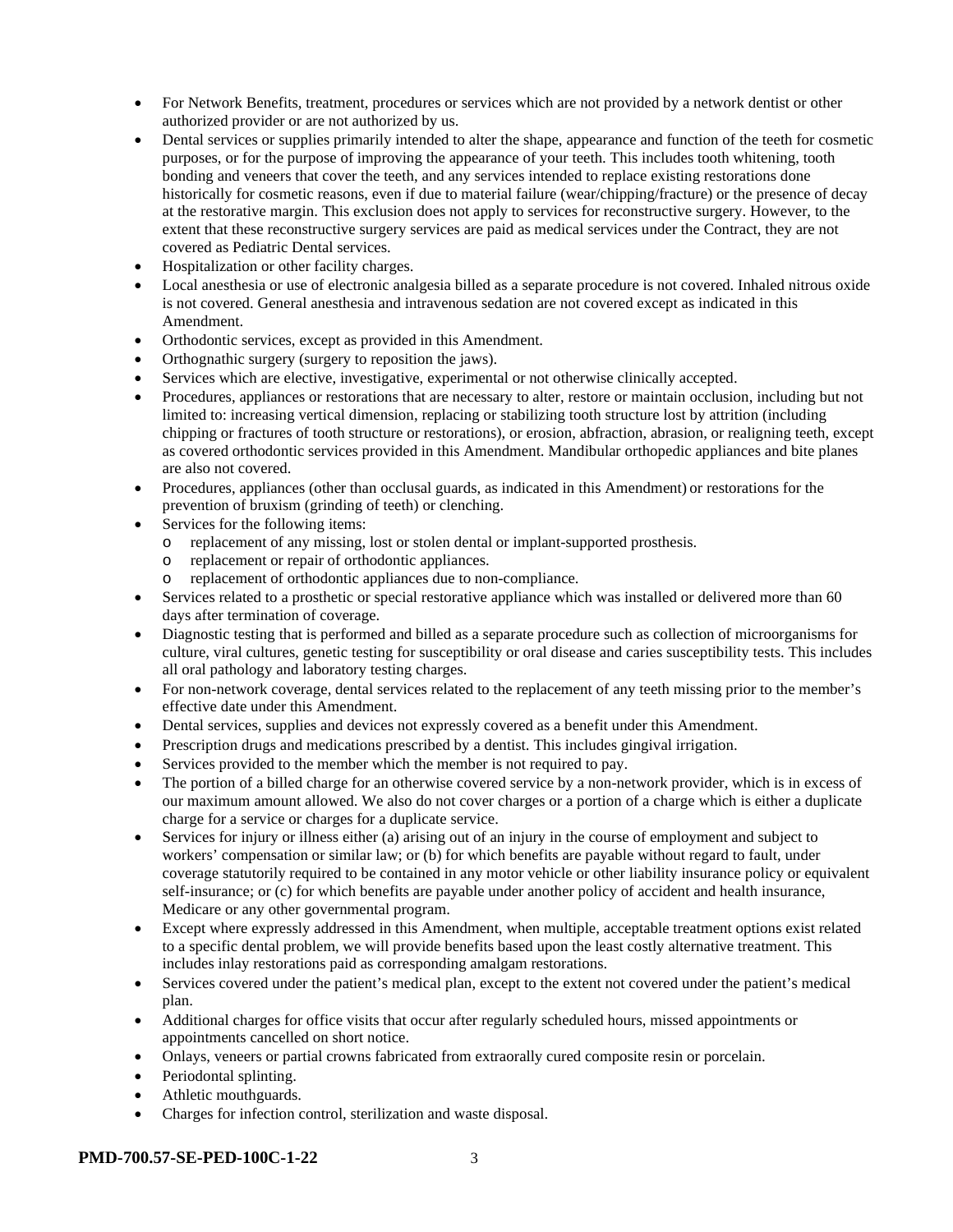- Charges for sales tax.
- Treatment, procedures, or services or drugs which are provided when you are not covered under this Amendment.
- Cone beam CT capture and interpretation.
- Harvest of bone for use in autogenous grafting procedure.
- Charges for maxillofacial prosthetics.
- Charges for case presentations for treatment planning or behavioral management.
- Charges for enamel microabrasion, odontoplasty and pulpal regeneration.
- Charges for surgical procedures for isolation of a tooth with a rubber dam.
- Non-intravenous conscious sedation and drugs to treat anxiety or pain.
- Charges for endodontic endosseous implants.
- Charges for intentional reimplantation (including necessary splinting).
- Charges for canal preparation and fitting of preformed dowel or post.
- Charges for temporary crowns for fractured teeth.
- Charges for interim or custom abutments for implants.
- Charges for rebonding, recementing and repair of fixed retainers.
- Charges for surgical placement of a temporary anchorage device.
- Charges for autogenous or nonautogenous osseous, osteoperiosteal or cartilage graft of the mandible or maxilla.
- Charges for anatomical crown exposure.
- Interim prostheses.
- Connector bars, stress breakers and precision attachments.
- Provisional pontics, crowns and retainer crowns.
- Copings.
- Oral hygiene instruction.
- Removal of fixed space maintainers.
- Hospital, home and extended care facility visits by dental providers.
- Gold foil restorations.
- Treatment for correction of malocclusion of teeth and associated dental and facial disharmonies, and posttreatment retainers, when treatment is not medically necessary.
- Maxillofacial MRI, maxillofacial ultrasound and sialoendoscopy capture and interpretation.
- Post processing of image or image sets.
- Caries risk assessment and documentation.
- Charges for unspecified procedures.
- Charges for the placement of a restorative foundation for an indirect restoration.
- Charges for periradicular services and bone grafts or other material used in conjunction with periradicular surgery.
- Non-dental administrative fees and charges including, but not limited to dental record preparation, and interest charges.
- Services related to the diagnosis and treatment of Temporomandibular Joint Dysfunction (TMD).
- Services associated with non-covered services.

#### **4. The Benefits Chart is expanded to include the following:**

# **Pediatric Dental Benefits Chart**

**The Contract covers Preventive and Diagnostic Services, Basic, Special, Prosthetic and medically necessary Orthodontia Services only, for members under age 19.**

**HealthPartners agrees to cover the dental services described below. This Benefits Chart describes the level of payment that applies for each of the covered services. To be covered, dental services or items described below must be medically or dentally necessary. The date of service must be while you are enrolled in the plan.**

**Coverage for eligible services is subject to the exclusions, limitations and other conditions of this Amendment and the Contract. See item 3. of this Amendment for additional information about exclusions.**

**This dental plan allows you to choose, at any time, dentists within the dental network (Network Benefits), or dentists outside of the network (Non-Network Benefits).**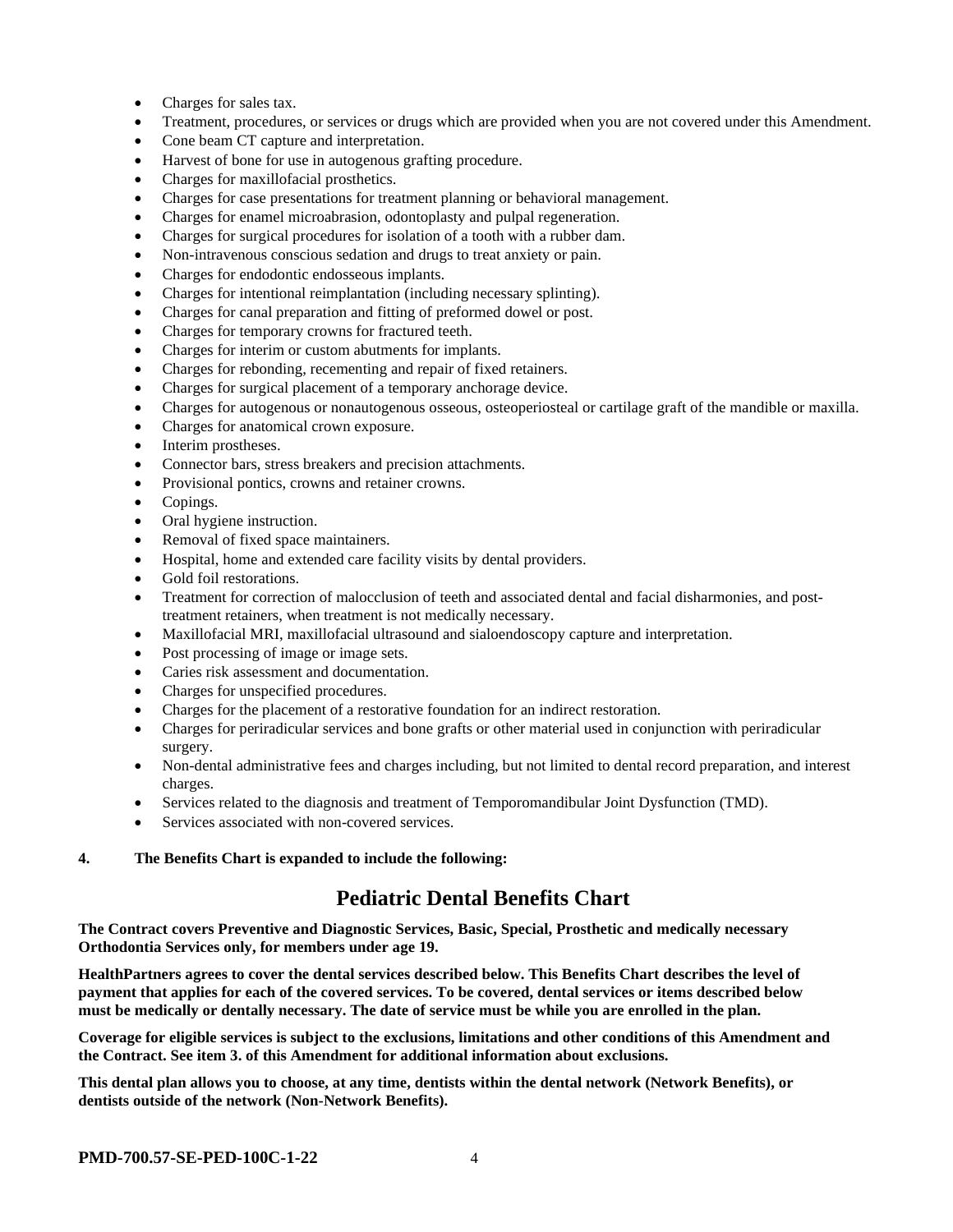**The amount that we pay for covered services is listed below. The member is responsible for the specified dollar amount and/or percentage of charges that we do not pay. Coverage may vary according to your network selection.**

**Network Benefits are underwritten by HealthPartners, Inc. Non-Network Benefits are underwritten by HealthPartners Insurance Company.**

**When you use Non-Network providers, benefits are substantially reduced and you will likely incur significantly higher out-of-pocket expenses. A Non-Network provider does not usually have an agreement with HealthPartners to provide services at a discounted fee. In addition, Non-Network Benefits are restricted to the usual and customary amount under the definition of "Charge." The usual and customary amount can be significantly lower than a Non-Network provider's billed charges. If the Non-Network provider's billed charges are over the usual and customary amount, you pay the difference, in addition to any required deductible, copayment and/or coinsurance, and these charges do not apply to the out-of-pocket limit.**

**This plan is subject to plan and benefit changes required to maintain compliance with federal and state law. This includes, but is not limited to, benefit changes required to maintain a certain actuarial value or metal level. We may also change your deductible, coinsurance and out-of-pocket limit values on an annual basis to reflect cost of living increases.**

**These definitions apply to this Amendment.**

| <b>Calendar Year:</b>         | This is the 12-month period beginning 12:01 A.M. Central Time, on January 1, and<br>ending 12:00 A.M. Central Time of the next following December 31.                                                                                                                                                                                                                                                                                                                                                                                                                                                                                                                                                                                                                                                                                                                                                                                                             |
|-------------------------------|-------------------------------------------------------------------------------------------------------------------------------------------------------------------------------------------------------------------------------------------------------------------------------------------------------------------------------------------------------------------------------------------------------------------------------------------------------------------------------------------------------------------------------------------------------------------------------------------------------------------------------------------------------------------------------------------------------------------------------------------------------------------------------------------------------------------------------------------------------------------------------------------------------------------------------------------------------------------|
| <b>Charge:</b>                | For covered services delivered by network providers, this is the provider's discounted<br>charge for a given dental/surgical service, procedure or item, which network providers<br>have agreed to accept as payment in full.                                                                                                                                                                                                                                                                                                                                                                                                                                                                                                                                                                                                                                                                                                                                     |
|                               | For covered services delivered by non-network providers, this is the provider's charge<br>for a given dental/surgical service, procedure or item, up to our maximum amount<br>allowed for that service, procedure or item.                                                                                                                                                                                                                                                                                                                                                                                                                                                                                                                                                                                                                                                                                                                                        |
|                               | Our maximum amount allowed is based on the usual and customary charge for a given<br>dental/surgical service, procedure or item. It is consistent with the charge of other<br>providers of a given service or item in the same region. You must pay for any charges<br>above the maximum amount allowed, and they do not apply to the out-of-pocket limit.                                                                                                                                                                                                                                                                                                                                                                                                                                                                                                                                                                                                        |
|                               | To be covered, a charge must be incurred on or after the member's effective date and<br>on or before the termination date. For network provider charges, the amount of the<br>copayment or coinsurance, or the amount applied to any deductible, is based on the<br>agreed fee applicable to the network provider, or a reasonable estimate of the cost<br>according to a fee schedule equivalent. For non-network provider charges, the amount<br>considered as a copayment or coinsurance, or the amount applied to any deductible, is<br>based on the lesser of the billed charge and our maximum amount allowed.                                                                                                                                                                                                                                                                                                                                              |
| <b>Copayment/Coinsurance:</b> | The specified dollar amount, or percentage, of charges incurred for covered services,<br>which we do not pay, but which a member must pay, each time a member receives<br>certain dental services, procedures or items. Our payment for those covered services or<br>items begins after the copayment or coinsurance is satisfied. Covered services or items<br>requiring a copayment or coinsurance are specified in this Benefits Chart. For network<br>provider charges, the amount considered as a copayment or coinsurance is based on<br>the agreed fee applicable to the network provider, or a reasonable estimate of the cost<br>according to a fee schedule equivalent. For non-network provider charges, the amount<br>considered as a copayment or coinsurance is based on the lesser of the billed charge<br>and our maximum amount allowed. A copayment or coinsurance is due at the time a<br>service is rendered, or when billed by the provider. |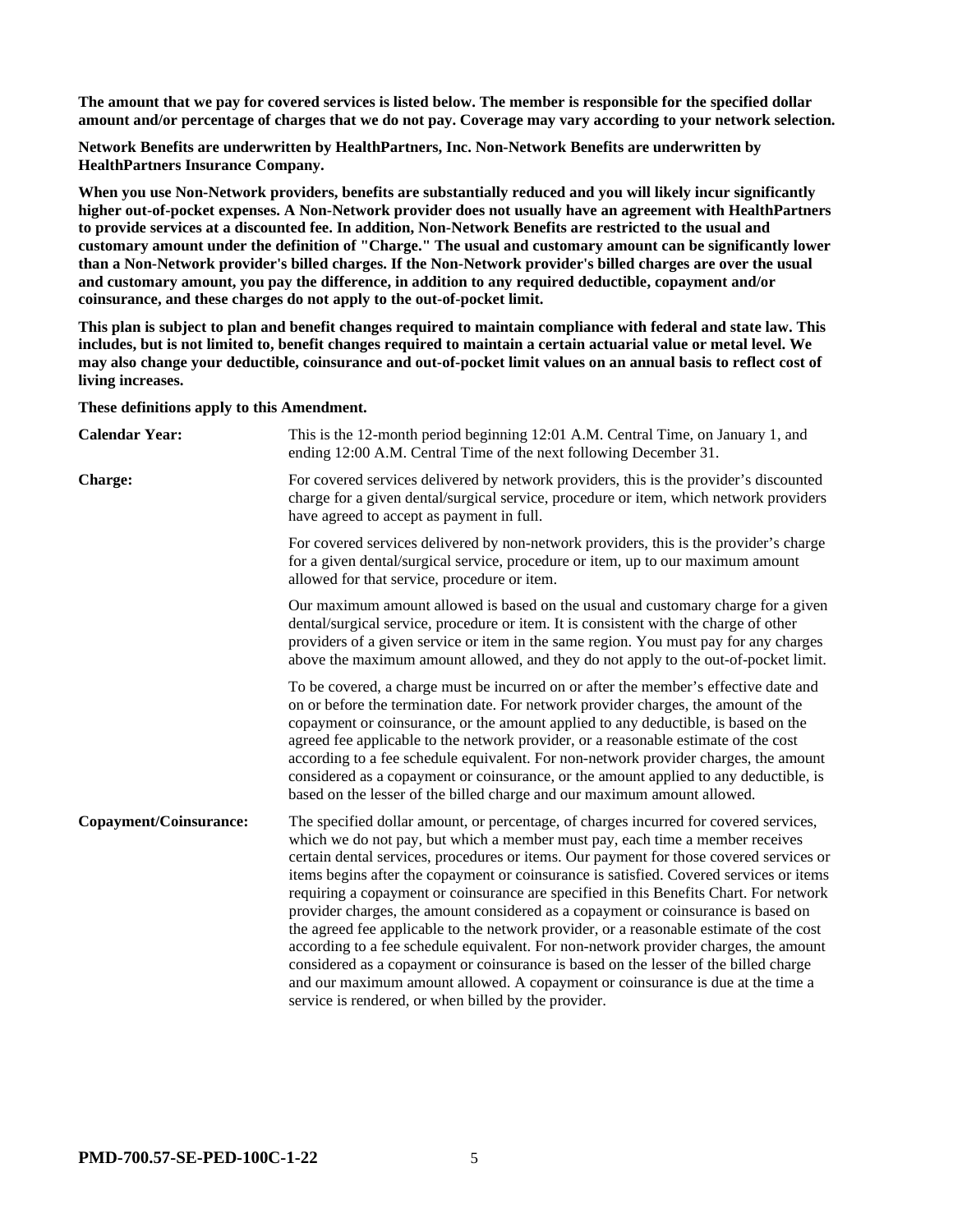| Deductible:                    | The specified dollar amount of charges incurred for covered services, which we do not<br>pay, but a member or a family has to pay first in a calendar year. Our payment for<br>those services or items begins after any deductible is satisfied. Your plan has an<br>embedded deductible. This means once a member meets the individual deductible, the<br>plan begins paying benefits for that person. If two or more members of the family meet<br>the family deductible, the plan begins paying benefits for all members of the family,<br>regardless of whether each member has met the individual deductible. However, a<br>member may not contribute more than the individual deductible towards the family<br>deductible. The amount of the charges that apply to any deductible are based on (1) the<br>agreed fee applicable to the network provider, or a reasonable estimate of the cost<br>according to a fee schedule equivalent; or (2) the lesser of the billed charge and our<br>maximum amount allowed for the non-network provider. This Benefits Chart indicates<br>which covered services are not subject to the deductible. |
|--------------------------------|--------------------------------------------------------------------------------------------------------------------------------------------------------------------------------------------------------------------------------------------------------------------------------------------------------------------------------------------------------------------------------------------------------------------------------------------------------------------------------------------------------------------------------------------------------------------------------------------------------------------------------------------------------------------------------------------------------------------------------------------------------------------------------------------------------------------------------------------------------------------------------------------------------------------------------------------------------------------------------------------------------------------------------------------------------------------------------------------------------------------------------------------------|
| <b>Out-of-Pocket Expenses:</b> | You pay any specified copayments/coinsurance and deductibles applicable for<br>particular services, subject to the out-of-pocket limit described below. These amounts<br>are in addition to the monthly premium payments.                                                                                                                                                                                                                                                                                                                                                                                                                                                                                                                                                                                                                                                                                                                                                                                                                                                                                                                        |
| <b>Out-of-Pocket Limit:</b>    | You pay any copayments/coinsurance and deductibles for covered services, to the individual<br>or family out-of-pocket limit. Thereafter we cover 100% of charges incurred for all other<br>covered services, for the rest of the calendar year. You pay amounts greater than the out-of-<br>pocket limits if any benefit maximums are exceeded.                                                                                                                                                                                                                                                                                                                                                                                                                                                                                                                                                                                                                                                                                                                                                                                                  |
|                                | Non-Network Benefits above the maximum amount allowed (see definition of "charge"<br>above) do not apply to the out-of-pocket limit.                                                                                                                                                                                                                                                                                                                                                                                                                                                                                                                                                                                                                                                                                                                                                                                                                                                                                                                                                                                                             |
|                                | You are responsible to keep track of the out-of-pocket expenses. Contact Member Services<br>for assistance in determining the amount paid by the member for specific eligible services<br>received. Claims for reimbursement under the out-of-pocket limit provisions are subject to<br>the same time limits and provisions described under the "Claims Provisions" section of the<br>Contract.                                                                                                                                                                                                                                                                                                                                                                                                                                                                                                                                                                                                                                                                                                                                                  |

# **Limits shown below are combined under your Network Benefits and Non-Network Benefits.**

# **Individual Calendar Year Deductible**

| <b>Network Benefits</b>                                                                    | Non-Network Benefits                                                                           |
|--------------------------------------------------------------------------------------------|------------------------------------------------------------------------------------------------|
| See your Network Benefits individual deductible<br>under your Medical Plan Benefits Chart. | See your Non-Network Benefits individual<br>deductible under your Medical Plan Benefits Chart. |

# **Family Calendar Year Deductible**

| <b>Network Benefits</b>                                                                | <b>Non-Network Benefits</b>                                                                |
|----------------------------------------------------------------------------------------|--------------------------------------------------------------------------------------------|
| See your Network Benefits family deductible under<br>vour Medical Plan Benefits Chart. | See your Non-Network Benefits family deductible<br>under your Medical Plan Benefits Chart. |

#### **Individual Calendar Year Out-of-Pocket Limit**

| <b>Network Benefits</b>                                                                                 | <b>Non-Network Benefits</b>                                                                                |
|---------------------------------------------------------------------------------------------------------|------------------------------------------------------------------------------------------------------------|
| See your Network Benefits individual out-of-<br>pocket limit under your Medical Plan Benefits<br>Chart. | See your Non-Network Benefits individual<br>out-of-pocket limit under your Medical Plan<br>Benefits Chart. |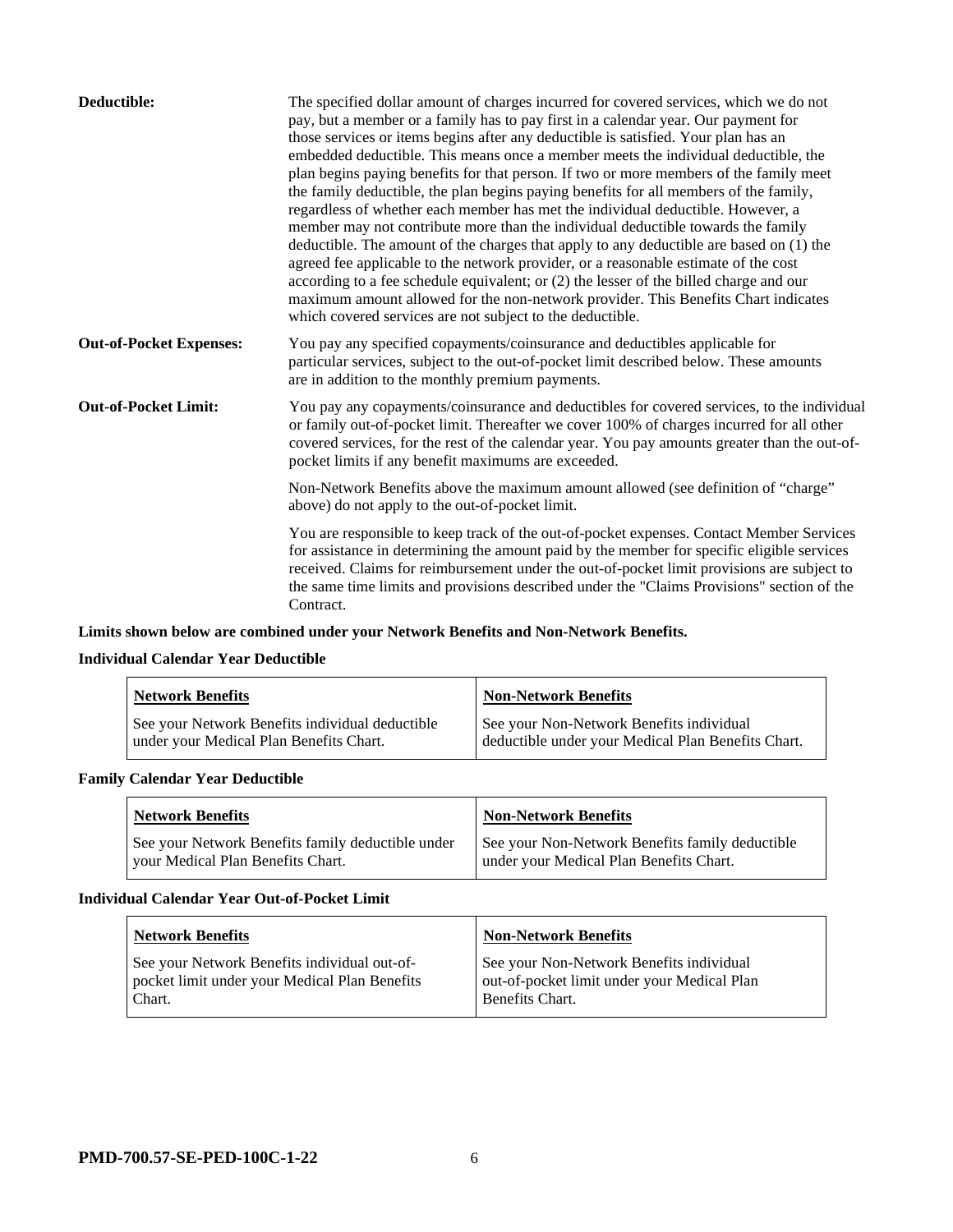| <b>Network Benefits</b>                                                                             | <b>Non-Network Benefits</b>                                                                             |
|-----------------------------------------------------------------------------------------------------|---------------------------------------------------------------------------------------------------------|
| See your Network Benefits family out-of-<br>pocket limit under your Medical Plan Benefits<br>Chart. | See your Non-Network Benefits family out-of-<br>pocket limit under your Medical Plan Benefits<br>Chart. |

# **PREVENTIVE AND DIAGNOSTIC SERVICES**

#### **Covered Services:**

We cover the following preventive and diagnostic services, with certain limitations which are listed below. For this category, deductible does not apply to: Network Benefits.

- **Routine dental care examinations for new and existing patients** limited to twice each calendar year.
- **Dental cleaning (prophylaxis or periodontal maintenance cleaning)** limited to twice each calendar year.
- **Professionally applied topical fluoride (other than silver diamine fluoride)** limited to twice each calendar year.
- **Silver diamine fluoride** limited to twice per tooth each calendar year.
- **Pit and Fissure sealant application and preventive resin restoration** limited to one application per tooth per 36 month period, for unrestored permanent molars.
- **Bitewing x-rays** limited to twice each calendar year.
- **Full mouth or panoramic x-rays** limited to once every sixty months.
- **Other x-rays, except as provided in connection with orthodontic diagnostic procedures and treatment.**
- **Space maintainers (fixed or removable appliances designed to prevent adjacent and opposing teeth from moving)** for lost primary teeth.
- **Evaluations that are not routine and periodic, including: problem-focused evaluations (either limited or detailed and extensive), periodontal evaluations, and evaluations for members under the age of 3 which include counseling with the primary caregiver.**
- **Screening or assessments of a patient** limited to twice each calendar year.

| <b>Network Benefits</b>       | <b>Non-Network Benefits</b>  |
|-------------------------------|------------------------------|
| 100% of the charges incurred. | 50% of the charges incurred. |

#### **Not Covered:**

- Diagnostic testing that is performed and billed as a separate procedure such as collection of microorganisms for culture, viral cultures, genetic testing for susceptibility or oral disease and caries susceptibility tests. This includes all oral pathology and laboratory testing charges.
- Additional charges for office visits that occur after regularly scheduled hours, office visits for observation, missed appointments or appointments cancelled on short notice.
- Cone beam CT capture and interpretation.
- Oral hygiene instruction.
- Removal of fixed space maintainers.
- Hospital, home and extended care facility visits by dental providers.
- Maxillofacial MRI, maxillofacial ultrasound and sialoendoscopy capture and interpretation.
- Post processing of image or image sets.
- Caries risk assessment and documentation.
- Charges for unspecified procedures.
- See "Services Not Covered" in item 3. of this Amendment.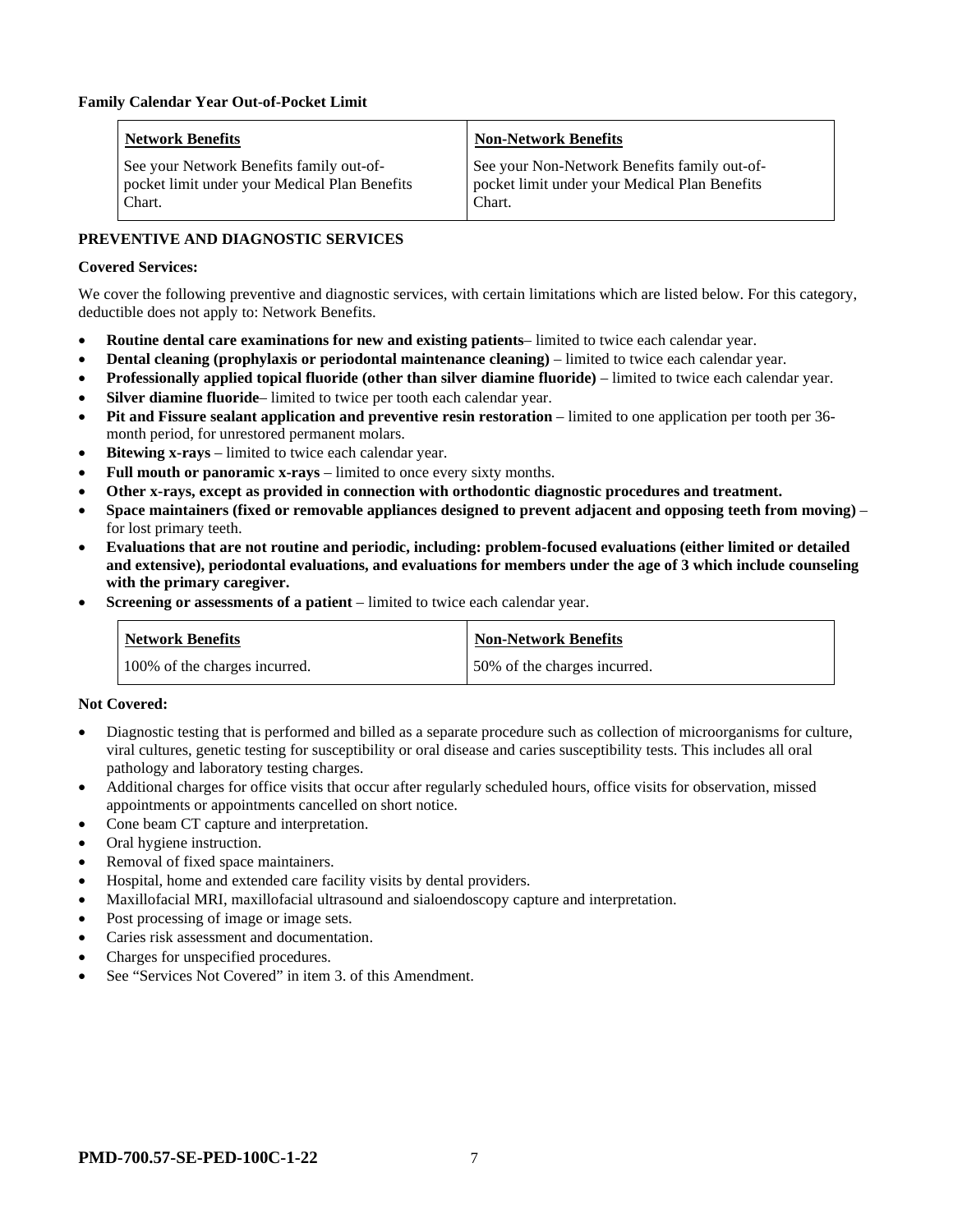#### **BASIC SERVICES**

#### **Covered Services:**

We cover the following services:

- **Consultations.**
- **Emergency treatment for relief of pain.**
- **Regular restorative services (fillings) other than posterior composites.** Restorations using customary restorative materials and stainless steel crowns are covered, when dentally necessary due to loss of tooth structure as a result of tooth decay or fracture.
- **Regular restorative services (fillings) - posterior composites (white fillings on bicuspids and molars).** Restorations using customary restorative materials and preventive resin restorations are covered, when dentally necessary due to loss of tooth structure as a result of tooth decay or fracture.
- **Oral Surgery – surgical and non-surgical extraction for the restoration of dental function.** Services include, but are not limited to, removal of impacted teeth, incision or drainage of abscesses and removal of exostosis. General anesthesia or intravenous sedation is covered, when dentally necessary, when provided by the attending dentist in a dental office setting and required to perform a covered dental procedure.
- **Periodontics (Gum Disease)** limited to once every 24 months for non-surgical treatment and once every 36 months for surgical treatment.
- **Endodontics.**

| <b>Network Benefits</b>       | <b>Non-Network Benefits</b>  |
|-------------------------------|------------------------------|
| 100% of the charges incurred. | 50% of the charges incurred. |

#### **Limitations:**

• Collection and application of autologous blood concentrate product is limited to once every 36 months.

#### **Not Covered:**

- Periodontal splinting.
- Orthognathic surgery (surgery to reposition the jaws).
- Harvest of bone for use in autogenous grafting procedure.
- Charges for surgical procedures for isolation of a tooth with a rubber dam.
- Non-intravenous conscious sedation, and drugs to treat anxiety or pain.
- Charges for endodontic endosseous implants.
- Charges for intentional reimplantation (including necessary splinting).
- Charges for canal preparation and fitting of preformed dowel or post.
- Charges for temporary crowns for fractured teeth.
- Charges for surgical placement of a temporary anchorage device.
- Charges for autogenous or nonautogenous osseous, osteoperiosteal or cartilage graft of the mandible or maxilla.
- Charges for anatomical crown exposure.
- Charges for the placement of a restorative foundation for an indirect restoration.
- Charges for periradicular services and bone grafts or other material used in conjunction with periradicular surgery.
- Charges for unspecified procedures.
- See "Services Not Covered" in item 3. of this Amendment.

#### **SPECIAL SERVICES**

#### **Covered Services:**

We cover the following services:

• **Special Restorative Care** – extraorally fabricated or cast restorations (crowns, onlays) are covered when teeth cannot be restored with customary restorative material and when dentally necessary due to the loss of tooth structure as a result of tooth decay or fracture. If a tooth can be restored with a customary restorative material, but an onlay, crown, jacket, indirect composite or porcelain/ceramic restoration is selected, benefits will be calculated using the charge appropriate to the equivalent customary restorative material.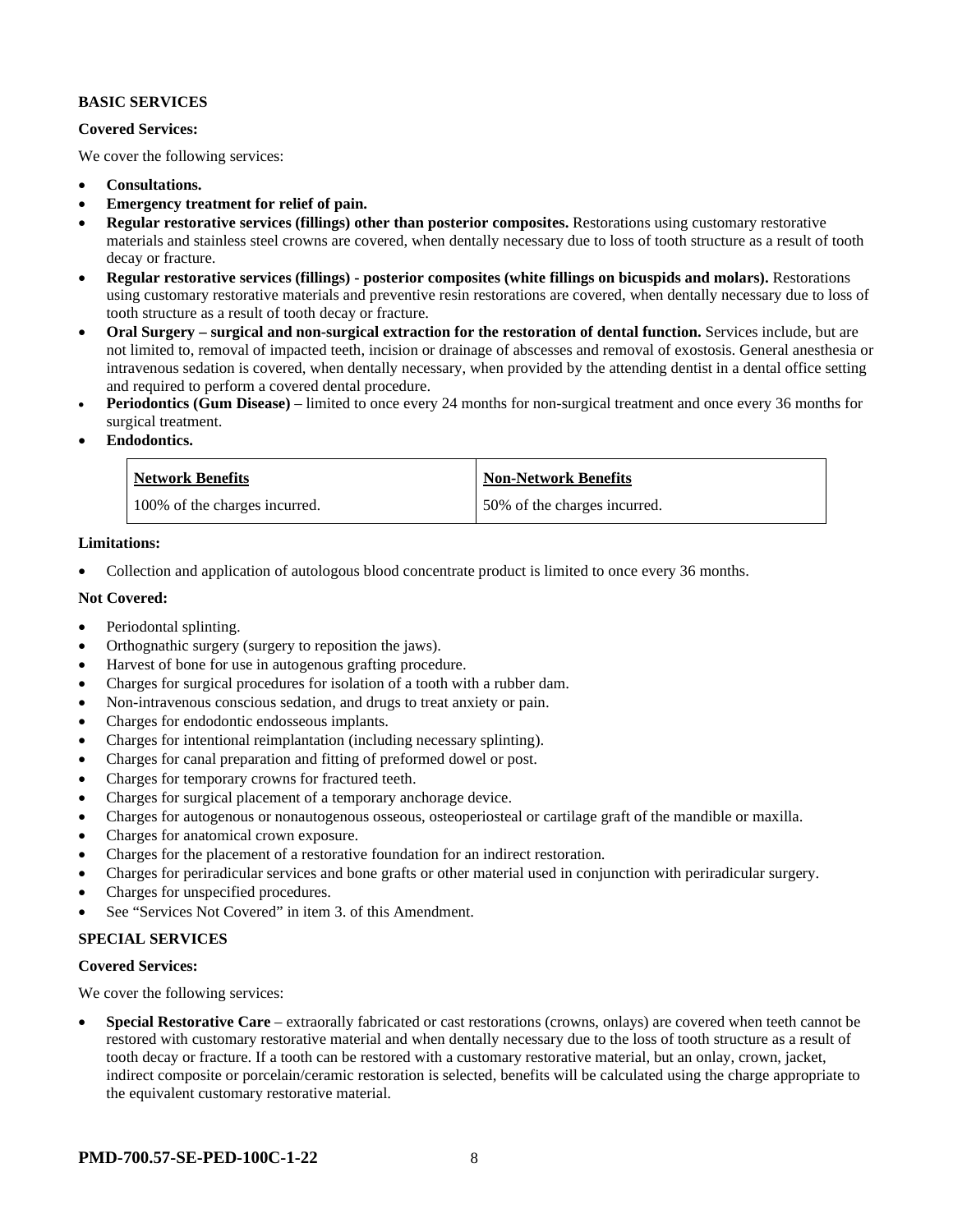#### • **Repair or recementing of crowns, inlays and onlays.**

| <b>Network Benefits</b>       | <b>Non-Network Benefits</b>  |
|-------------------------------|------------------------------|
| 100% of the charges incurred. | 50% of the charges incurred. |

#### **Limitations:**

• Benefit for the replacement of a crown or onlay will be provided only after a five year period measured from the date on which the procedure was last provided, whether under this Amendment or not.

#### **Not Covered:**

- Gold foil restorations.
- Onlays, veneers or partial crowns fabricated from extraorally cured composite resin or porcelain.
- Charges for unspecified procedures.
- See "Services Not Covered" in item 3. of this Amendment.

# **PROSTHETIC SERVICES**

# **Covered Services:**

We cover the following services:

- **Bridges** initial installation of fixed bridgework to replace missing natural teeth, replacement of an existing fixed bridgework by a new bridgework, the addition of teeth to an existing bridgework, and repair or recementing of bridgework are covered. A given prosthetic appliance for the purpose of replacing an existing appliance will be provided when satisfactory evidence is presented that the new prosthetic appliance is required to replace one or more teeth extracted after the existing bridgework was installed.
- **Dentures** initial installation of full removable dentures to replace missing natural teeth and adjacent structures and adjustments during the six-month period following installation are covered. If a satisfactory result can be achieved through the utilization of standard procedures and materials but a personalized appliance is selected, or one which involves specialized techniques, the charges appropriate to the least costly appliance are covered. Replacement of an existing full removable denture by a new denture is covered. A given prosthetic appliance for the purpose of replacing an existing appliance will be provided when satisfactory evidence is presented that the new prosthetic appliance is required to replace one or more teeth extracted after the existing denture was installed. Repair of dentures, or relining or rebasing of dentures more than six months after installation of an initial or replacement denture are covered.
- **Partial Dentures** Surveyed crowns which are not restorative but which are dentally necessary to facilitate the placement of a removable partial denture are covered. Initial installation of partial removable dentures to replace missing natural teeth and adjacent structures and adjustments during the six-month period following installation are covered. If a satisfactory result can be achieved by a standard cast chrome or acrylic partial denture, but a more complicated design is selected, the charges appropriate to the least costly appliance are covered. Replacement of an existing partial denture by a new denture, or the addition of teeth to an existing partial removable denture is covered. A given prosthetic appliance for the purpose of replacing an existing appliance will be provided when satisfactory evidence is presented that the new prosthetic appliance is required to replace one or more teeth extracted after the existing denture was installed. Repair of dentures, or relining or rebasing of dentures more than six months after installation of an initial or replacement denture are covered.
- **Occlusal guards** occlusal guards for the treatment of bruxism are covered, including repair and relining of occlusal guards.
- **Tissue Conditioning.**

| <b>Network Benefits</b>       | <b>Non-Network Benefits</b>  |
|-------------------------------|------------------------------|
| 100% of the charges incurred. | 50% of the charges incurred. |

#### **Limitations:**

- Benefit for replacement of a prosthetic appliance will be provided only (a) if the existing appliance cannot be made serviceable, and (b) after a 5 year period measured from the date on which it was installed, whether under this Amendment or not.
- Occlusal guards are limited to one every 12 months, for members age 13 or older.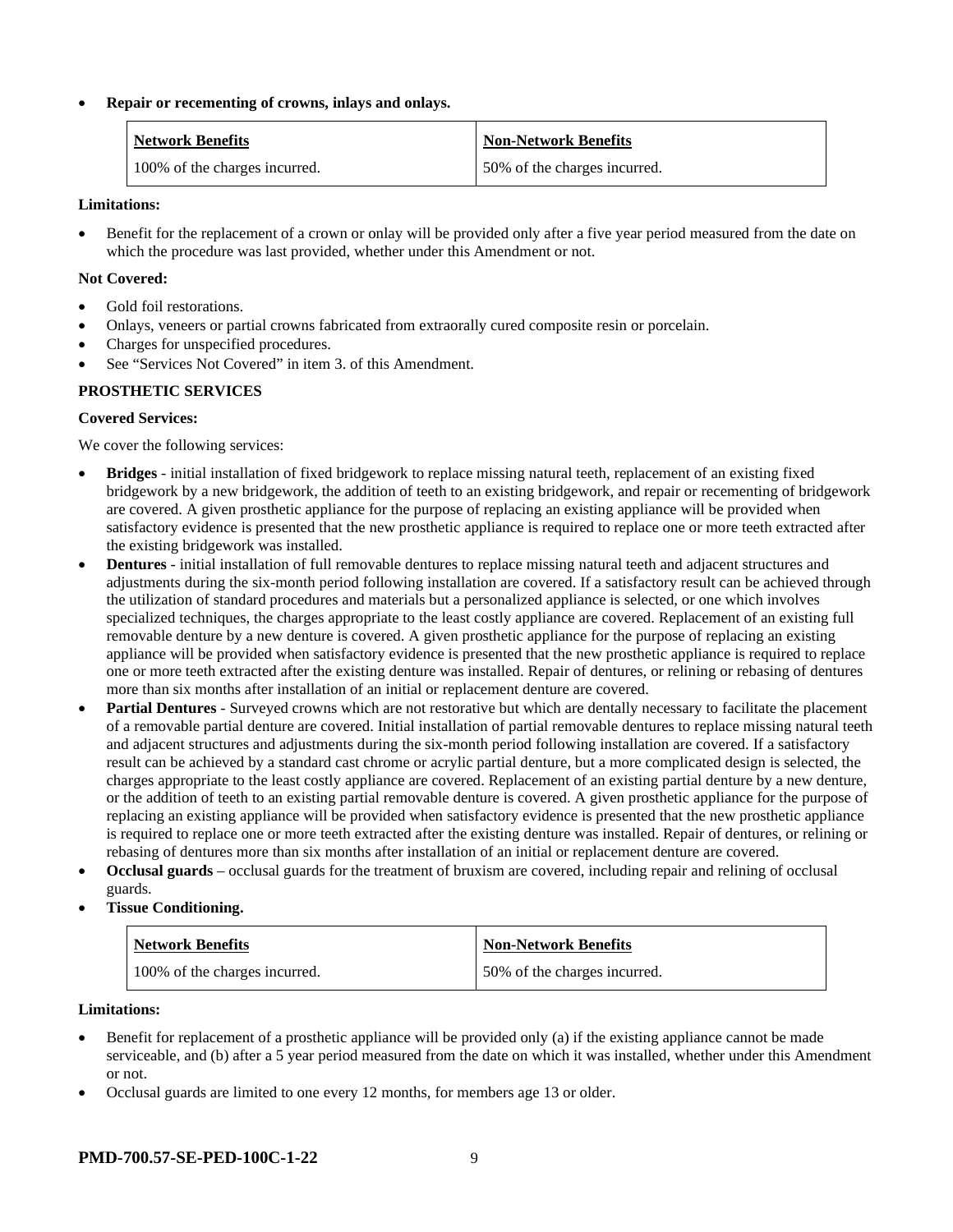# **Not Covered:**

- Services for replacement of any missing, lost or stolen dental or implant-supported prosthesis.
- Services related to a prosthetic appliance which was installed or delivered more than 60 days after termination of coverage.
- Interim prostheses.
- Connector bars, stress breakers and precision attachments.
- Provisional pontics, crowns and retainer crowns.
- Copings.
- Charges for unspecified procedures.
- See "Services Not Covered" in item 3. of this Amendment.

# **DENTAL IMPLANT SERVICES**

#### **Covered Services:**

#### We cover, **if dentally necessary**:

- the surgical placement of an implant body to replace missing natural teeth;
- removal and replacement of an implant body that is not serviceable and cannot be repaired after a period of at least five years from the date that the implant body was initially placed;
- initial installation of implant-supported prosthesis (crowns, bridgework and dentures) to replace missing teeth;
- replacement of an existing implant-supported prosthesis by a new implant-supported prosthesis, or the addition of teeth to an existing implant-supported prosthesis. We will replace an existing implant-supported prosthesis when satisfactory evidence is presented that (a) the new implant-supported prosthesis is required to replace one or more teeth extracted after the existing implant-supported prosthesis was installed, or (b) the existing implant-supported prosthesis cannot be made serviceable;
- repair of implant-supported prosthesis;
- other related implant services.

**Decisions about dental necessity are made by HealthPartners dental directors, or their designees. If the dental directors or their designees determine that a tooth or an arch can be restored with a standard prosthesis or restoration, no benefits will be allowed for the individual implant or implant procedure. For the second phase of treatment (the prosthodontics phase of placing the implant crown, bridge, denture or partial denture), we will base benefits on the least costly, professionally acceptable alternative treatment.**

| <b>Network Benefits</b>       | <b>Non-Network Benefits</b>  |
|-------------------------------|------------------------------|
| 100% of the charges incurred. | 50% of the charges incurred. |

#### **Limitations:**

- Benefit for replacement of an existing implant-supported prosthesis that cannot be made serviceable will be provided only after a five year period measured from the date that the implant-supported prosthesis was initially placed, whether under this Amendment or not.
- Endosteal implants, surgical placement of an interim implant body, eposteal implants, transolsteal implants (including hardware), implant-supported complete or partial dentures, connecting bars, abutments, implant-supported crowns, and abutment supported retainers are limited to once every 5 years.
- Radiographic/surgical implant indexing is limited to once every 5 years.

#### **Not Covered:**

- Charges for interim abutments or custom abutments, including placement.
- Charges for unspecified procedures.
- See "Services Not Covered" in item 3. of this Amendment.